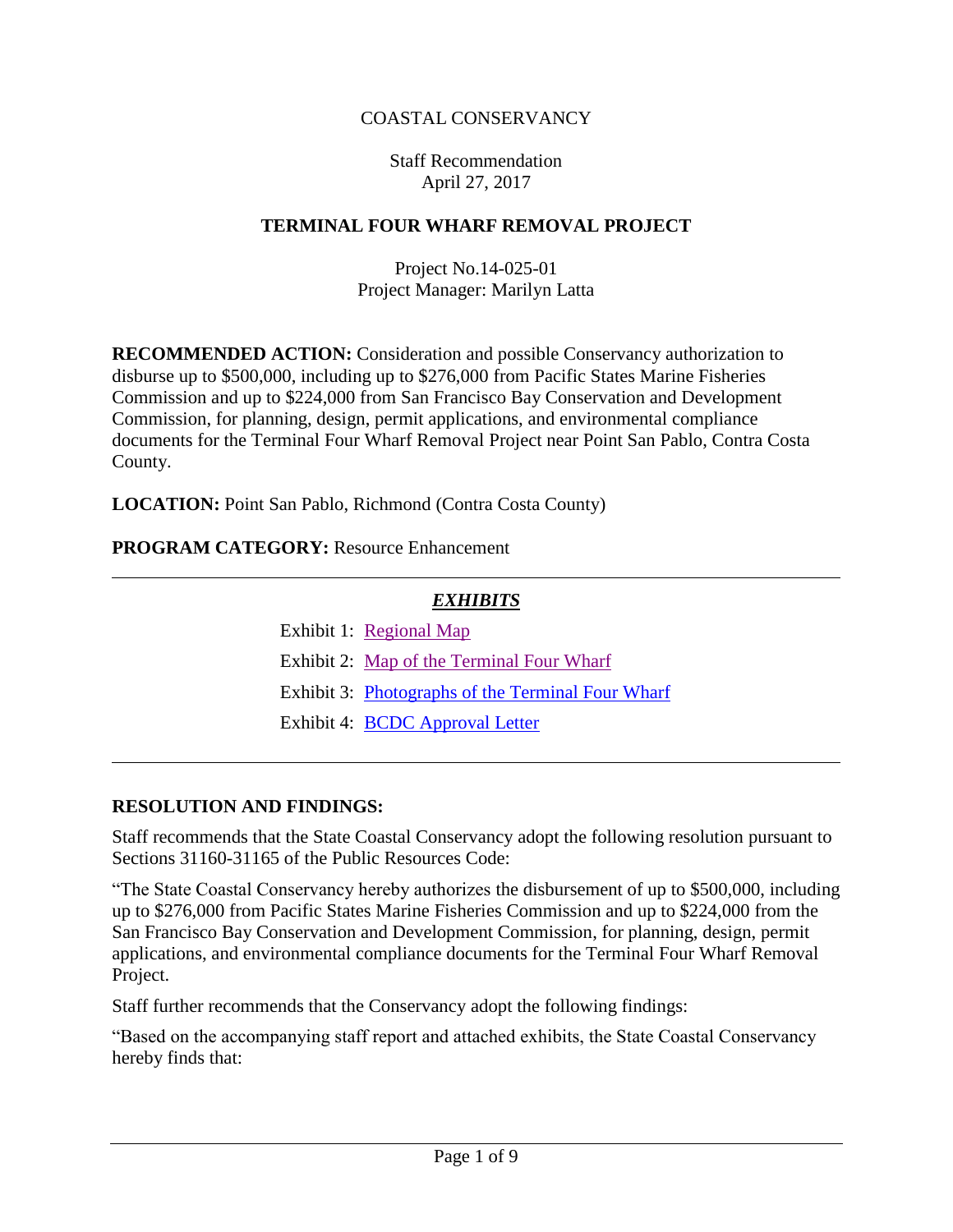- 1. The proposed authorization is consistent with Chapter 4.5 of Division 21 of the Public Resources Code, regarding the resource goals of the San Francisco Bay Area Conservancy Program.
- 2. The proposed project is consistent with the current Conservancy Project Selection Criteria and Guidelines."

**\_\_\_\_\_\_\_\_\_\_\_\_\_\_\_\_\_\_\_\_\_\_\_\_\_\_\_\_\_\_\_\_\_\_\_\_\_\_\_\_\_\_\_\_\_\_\_\_\_\_\_\_\_\_\_\_\_\_\_\_\_\_\_\_\_\_\_\_\_\_\_\_\_\_\_\_\_\_**

### **PROJECT SUMMARY**

Staff recommends that the Conservancy authorize disbursement of up to \$500,000, including \$276,000 from the Pacific States Marine Fisheries Commission (PSMFC) and \$224,000 from the San Francisco Bay Conservation and Development Commission (BCDC), for planning, design, permit applications and environmental compliance documents for the Terminal Four Wharf Removal Project (Project). The Project will remove abandoned pilings and wharfs at Terminal Four near Point San Pablo in Contra Costa County to achieve by these goals:

- 1. Reduce pollution in San Francisco Bay the removal of creosote-treated pilings will reduce pollution in the Bay; polycyclic aromatic hydrocarbons (PAHs) and other chemicals that leach out of creosote adversely affect wildlife species in the bay, including Pacific herring spawning success and egg development.
- 2. Enhance eelgrass habitat the abandoned pilings and wharfs create shade that impedes eelgrass growth.
- 3. Improve navigation and reduce marine debris derelict wharf structures and pilings pose navigational hazards and release marine debris into the Bay.

In July 2014, under the Executive Officer's delegated authority to expend funds to develop projects, the Conservancy retained a professional services consulting firm to develop conceptual designs and plans for a creosote removal project at Terminal Four. This disbursement request is for the next phase of work, which will further the planning and design work and will involve preparation of associated permit applications and environmental documentation for the Project. Specifically, it will include 60% design planning for wharf and piling removal, and an assessment of whether habitat restoration is needed as part of the Project.

Concepts to be assessed include: restoring eelgrass within the shoreward portion of the southern end of Terminal Four after piles and fallen decking have been removed; and restoring native oyster habitat within the northern and central shoreline presently within the Terminal Four footprint and under the decking. Regardless of whether either or both of those ideas are implemented in the future, the 30% design recommended that the Conservancy seriously consider the concept of adding some form of hard substrate to the outer edge of the southern end of the Terminal Four Wharf site. This would form a protective shoal along that outer southern edge to protect against boat wakes and wave scour of the eelgrass supporting sediment in the southern cove.

Following the completion of this planning, design and environmental documentation phase, if CEQA review is subsequently completed and if funding for the implementation is located and approved, the anticipated outcomes of the implementation project are expected to be: 1) improved habitat conditions through removal of the derelict warehouse, creosote-treated decking and pilings, and concrete pilings; 2) improved spawning habitat for Pacific herring through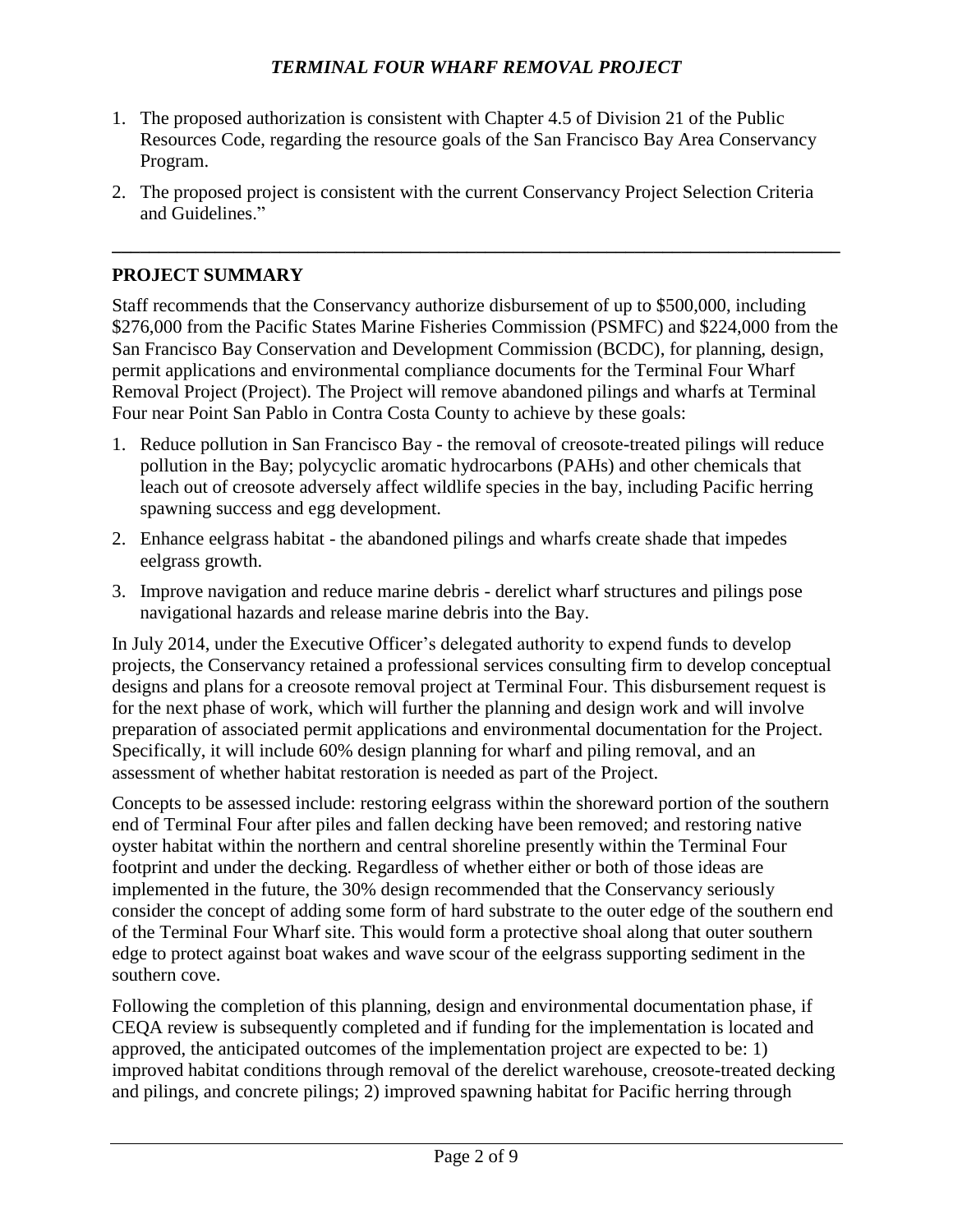increasing the availability of native eelgrass, oyster, and other subtidal habitats; and 3) increased knowledge and experience which can be shared and used to inform future planning, management, and permit procedures for creosote piling removal and subtidal habitat restoration projects bay-wide.

The Terminal Four site is owned by the Port of Richmond, a department of the City of Richmond (the City). The site is located on the western shore of Richmond, California, about 2.5 miles northwest of the eastern end of the Richmond-San Rafael Bridge, and just south of the tip of Point San Pablo (Exhibit 1). The Richmond Red Rock Warehouse site is located around the point from Terminal Four, on the northeastern shore of the peninsula (Exhibits 2 and 3).

The City has been planning the removal of the creosote-treated piles and deteriorated decking at the Terminal Four site for a number of years. A Letter of Concurrence was received from National Oceanic and Atmospheric Administration (NOAA) Fisheries in 2010 for the Project which includes permit conditions for protecting individuals and habitats of aquatic species of concern and under the jurisdiction of NOAA Fisheries.

One source of the funds for this project is BCDC, which has agreed to provide mitigation funds to the Conservancy that, in 2004, BCDC received from Caltrans as a condition of a BCDC permit for work on the Richmond-San Rafael Bridge. The Conservancy proposed to use these funds, with input from the City, BCDC, and NOAA, to plan and design the removal of the warehouse, decking, and creosote-treated and concrete pilings and restoration of habitat at the Terminal Four site. The other funding source is a grant provided by the Pacific States Marine PSFMC to the Conservancy in early 2017 for the planning, permit applications, and environmental compliance documentation for the Project. See "Project Financing" section for additional information.

**Site Description:** The Richmond Terminal Four Wharf Removal site is near the northwestern tip of Point San Pablo and extends along a rubble-armored shoreline at the north and central portions of the pier and in front of a small cove at the southern end of the pier. Based on a review of historic bay charts, the Terminal Four structures were built sometime between 1850 and 1915. However, other sources list them as being built in the 1930's and being initially used for handling and processing fish. The site was used primarily over the years for storage, distribution and processing of vegetable and animal oils, petroleum fuels and additives, and other chemicals. Storage tanks on the shore were used to supply ships docked at the wharf. Two companies, Vopak and United Molasses, each leased portions of the property from the City. Photos from 1938 (Exhibit 3) shows ships secured to the south end of the wharf.

Exhibits 2 and 3 shows the key site features of the Terminal Four Wharf Removal site which include:

- A northern area with about 10,000 square feet of solid decking and 2,500 square feet of deteriorated decking,
- An area of decking upgraded in the last 30 years (just north of the warehouse) totaling about 15,000 square feet,
- A deteriorated wooden warehouse located over the water with a footprint of about 19,000 square feet , and,
- A southern area with about 19,000 square feet of decking in 3 linear locations.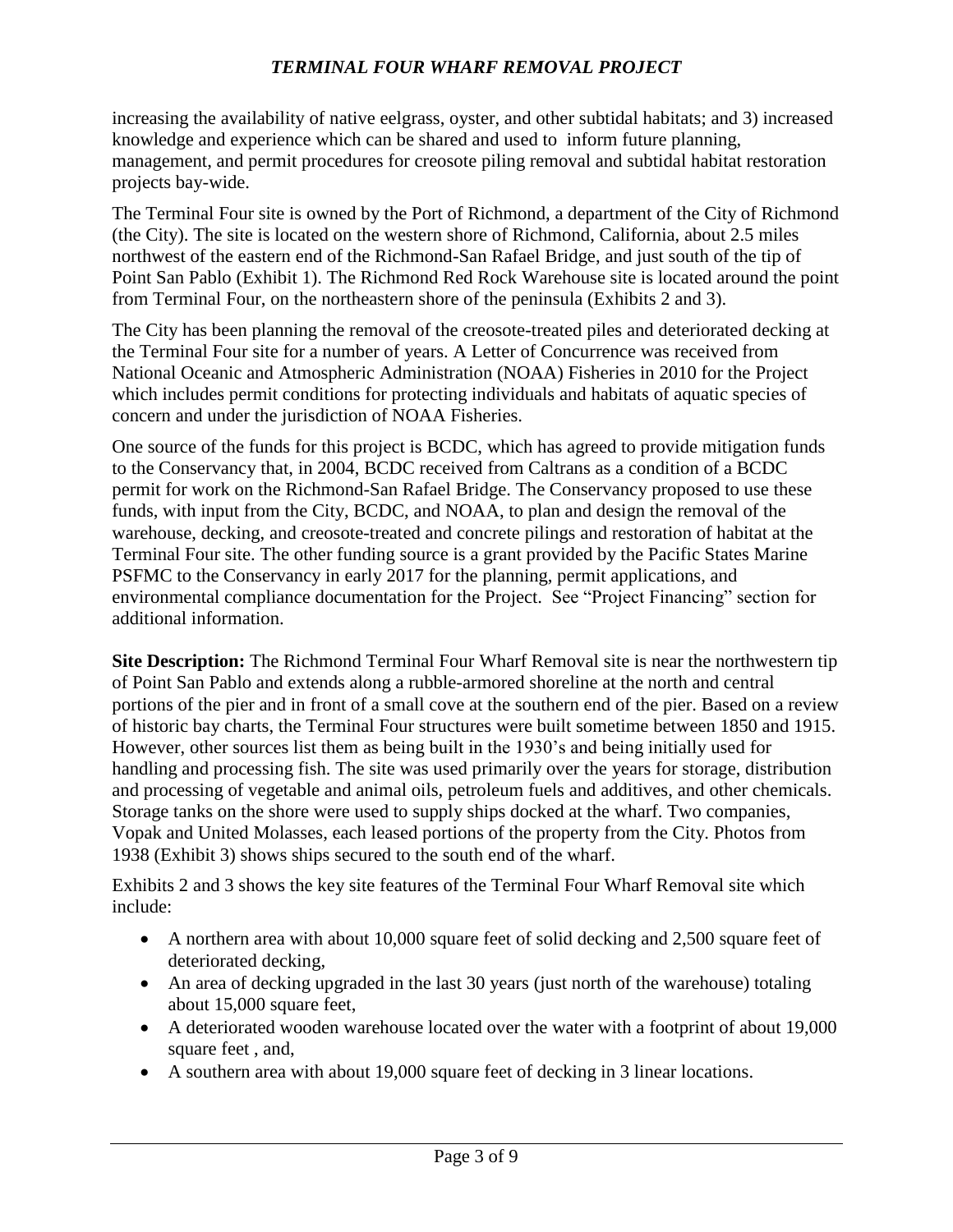According to a survey conducted by the San Francisco Estuary Institute (SFEI) in 2009 of the entire San Francisco Bay region (Subtidal Goals 2010), there were approximately 2,500 pilings at the Terminal 4 Wharf site. More recent work by Merkel & Associates (2014), conducted largely by interferometric sidescan sonar, resulted in slightly lower estimates of piles ranging from 2,127 to 2,347 total piles within the structure. However, since the collapsed beams and decking material can block sidescan sonar, there remains substantial uncertainty regarding the piling count, which will be taken into consideration during design.

Three types of pilings are primarily present at the site: creosote-treated woodpiles, creosotetreated woodpiles later encased in concrete and precast concrete piles. There are also a small number of steel-encased pilings as well as rubber fenders on the side of the wharf facing the bay. Merkel & Associates estimated that up to 90% of the piles at Terminal Four are either wood encased in concrete or made of solid concrete. The concrete encasement design suggests these piles were wrapped at the time of initial construction rather than a later repair retrofit. The majority of the unwrapped wooden piles on the structure are either fender piles along the western margin of the wharf, or batter piles within the framework of the pier itself.

**Project History**: The proposed project is the result of numerous planning efforts in the Bay over the last two decades to address the growing recognition that creosote, a by-product of the coal and coke industry used to protect marine structures from decay, is toxic to fish and other marine organisms. Resource managers have been particularly concerned about the potential to the herring fishery in the Bay since herring lay eggs on pilings and creosote can cause impacts such as mutations in developing herring eggs.

In 2010, the Conservancy participated in the Subtidal Habitat Goals Project for San Francisco Bay. The Subtidal Goals Project was a collaboration between the Conservancy, BCDC, the National Oceanic and Atmospheric Administration (NOAA), and the San Francisco Estuary Partnership (SFEP). The Subtidal Habitat Goals Project culminated in the 2010 *San Francisco Subtidal Habitat Goals Report (Subtidal Goals Report)*, a 50-year conservation plan for how to move forward with science-based research, protection, and restoration of subtidal habitats in the San Francisco Bay. The *Subtidal Goals Report* included a study titled "Removal of Creosote-Treated Pilings and Structures from San Francisco Bay". This study described the negative impacts of creosote-treated pilings on the marine environment, mapped a total of 33,000 derelict pilings and their locations around San Francisco Bay, and described methods for removal of these pilings. However, the study noted that abandoned pilings also provide benefits that need to be taken into account when considering removal actions. Old pilings may have historical significance. They also can serve as perches for sea birds, enhance sediment accumulation behind pilings, and increase protection from wave action, thus enhancing conditions to support for eelgrass habitat.

In 2013, the Conservancy retained AECOM to design a related, but separate, creosote-treated piling removal project at the Red Rocks Warehouse, a site adjacent to Terminal Four: the San Francisco Bay Creosote Piling Removal and Pacific Herring Habitat Restoration Project (Bay Project) , with funding by the National Fish and Wildlife Foundation (NFWF). The demolition phase of the Bay Project at Red Rocks Warehouse was recently completed.

The scope of work for the Bay Project included analyzing and screening the many abandoned piling sites in San Francisco Bay for removal and site restoration based on multiple criteria, including the primary goal of improving habitat for the Pacific herring. The Terminal Four site was assessed as part of this prior effort and found to be a high priority for creosote piling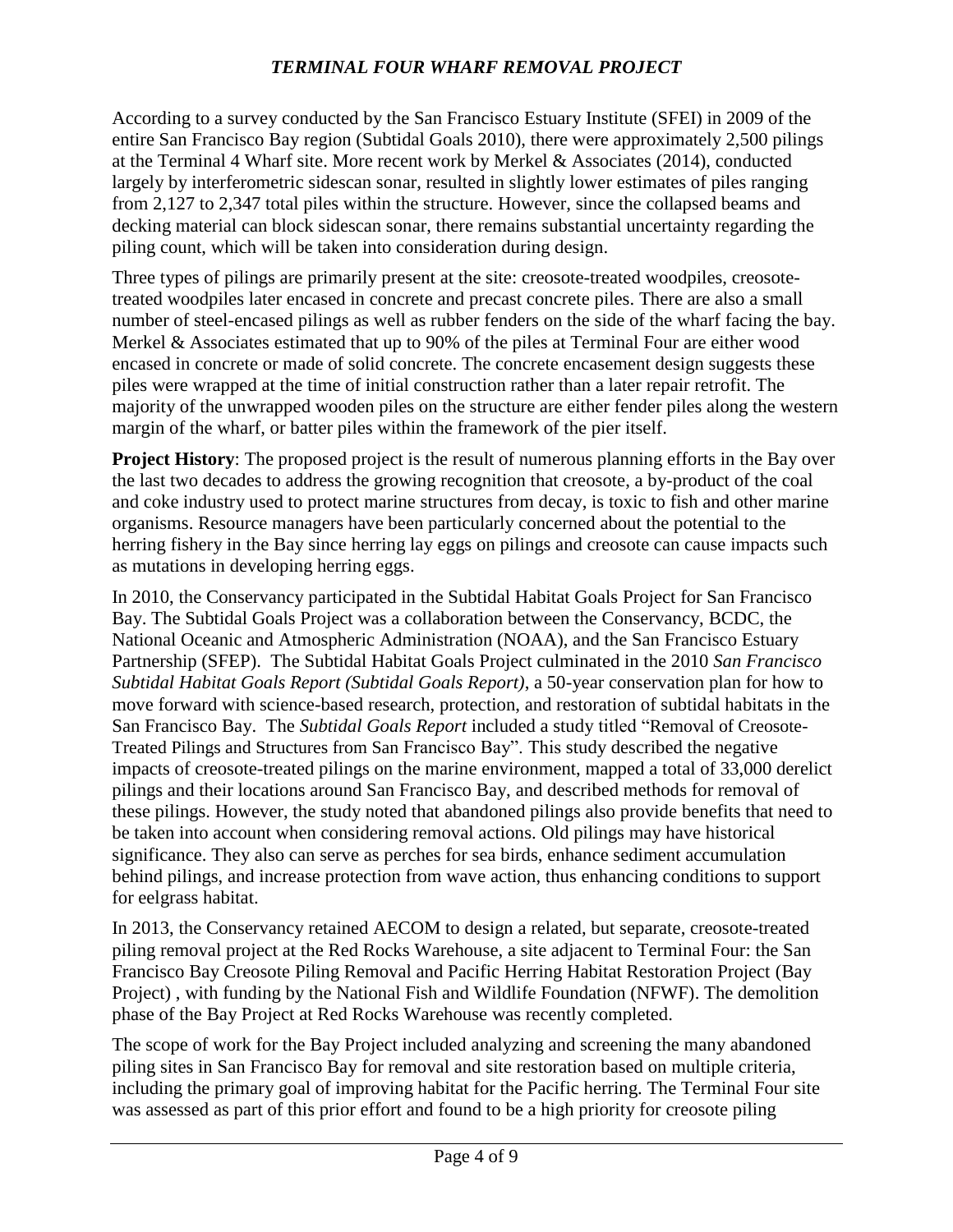removal. Subsequently the Conservancy utilized AECOM to develop 30% design plans for the Terminal Four site, under the Executive Officer's delegated authority.

The Red Rocks piling removal project and the proposed Project are both part of a continuing effort by the Conservancy to promote long-term management and restoration of subtidal habitat in the San Francisco Bay. The piling removal projects complement the Subtidal Habitat Goals Project, which recommended using a pilot project approach to remove artificial structures and creosote pilings at targeted sites in combination with restoration of natural habitats that provide environmental benefits with reduced engineering of hard structures (a "living shoreline").

#### **PROJECT FINANCING**

| <b>Project Total</b>                       | \$500,000 |
|--------------------------------------------|-----------|
| BCDC -                                     | \$224,000 |
| Pacific States Marine Fisheries Commission | \$276,000 |

One anticipated source of Conservancy funds for the proposed project is a grant to the Conservancy from PSFMC, a congressionally authorized "interstate compact agency" among 5 western states. The PSFMC funds are derived from funds provided to it by another federal agency, NOAA. In turn, NOAA received the funds from Caltrans as mitigation required for work associated with the new Bay Bridge construction. PSFMC is providing these funds to the Conservancy specifically for the proposed project.

The remaining funds are from BCDC. The funds were paid to BCDC by Caltrans, in compliance with a BCDC permit, to mitigate impacts of Caltrans's work on the Richmond-San Rafael Bridge. BCDC has approved use of these mitigation funds for the planning, permitting and environmental analysis phase of the Project.

Under the terms of the respective grants, the Conservancy may use an additional \$20,000 from the PSFMC grant and up to 10% of the BCDC funding to reimburse the Conservancy for its staff time in undertaking the planning, design, permitting, and environmental compliance activities. Once these first phase activities are completed, Conservancy staff anticipates returning to the Conservancy for future authorization request(s) to expend additional outside funding for the next phase of the Project.

### **CONSISTENCY WITH CONSERVANCY'S ENABLING LEGISLATION:**

The proposed project is consistent with the requirements to Chapter 4.5, Sections 31160-31165, of Division 21 of the Public Resources Code regarding resource goals in the San Francisco Bay Area.

Under Section 31162(b), the Conservancy may undertake projects and award grants in the ninecounty San Francisco Bay Area to achieve the goal of protecting, restoring and enhancing natural habitats of regional importance. Consistent with this section, the proposed project consists of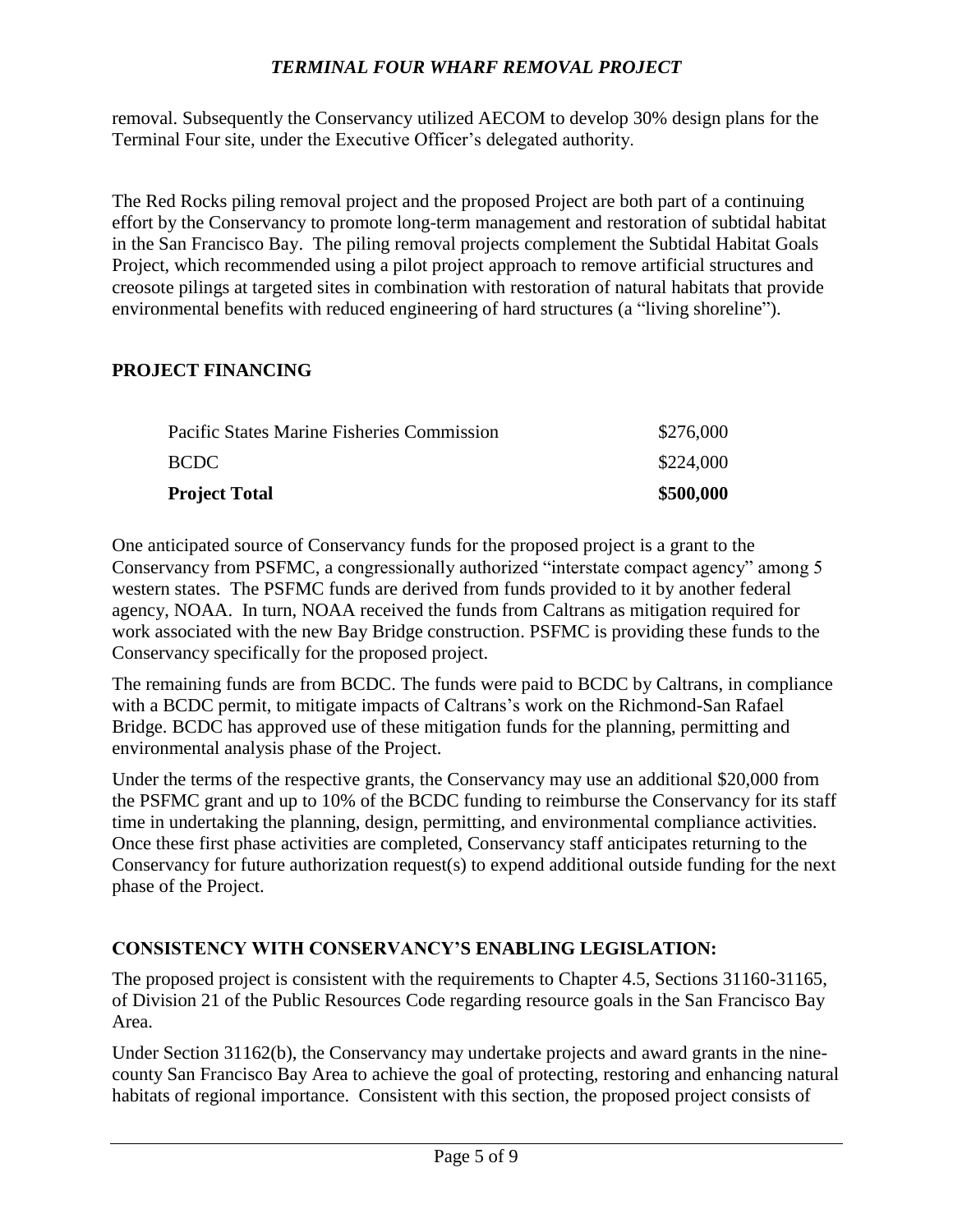work that will result in the plans and environmental analysis necessary to implementation of a project that will protect, restore and enhance subtidal habitats in an estuary of regional importance within the Bay Area.

Under Section 31163(a), the Conservancy is required to cooperate with the Bay Conservation and Development Commission (BCDC), other regional government bodies, and other interested parties in identifying and adopting long-term resource goals for San Francisco Bay area. This project is part of a program of activities that came about from the collaborative planning of four primary agencies that developed the San Francisco Bay Subtidal Habitat Goals: the Conservancy, BCDC, NOAA, and SFEP.

The proposed project is appropriate for prioritization under the selection criteria set forth in Section 31163(c) in that: (1) it is consistent with the San Francisco Bay Plan ("Bay Plan"), as described below; (2) it involves the coordination of environmental solutions across several different agencies and many different jurisdictions within the San Francisco Bay Area; (3) it will be implemented in a timely manner; (4) the availability of PSFMC grant funds to restore subtidal habitat provides an opportunity for restoration activities that could be lost if the Project is not quickly implemented; and (5) includes matching funds.

In addition, under Section 31165, the Conservancy may undertake projects and award grants for activities that are compatible with the preservation, restoration, or enhancement of ocean, coastal and bay resources. Undertaking the proposed project is consistent with and helps to achieve these goals by providing design, planning, and restoration project implementation for habitat protection, restoration and enhancement projects involving subtidal habitats in the Bay.

### **CONSISTENCY WITH CONSERVANCY'S 2013-2018 STRATEGIC PLAN GOAL(S) & OBJECTIVE(S), AS REVISED JUNE 25, 2015:**

Consistent with **Goal 11, Objective C**, the project will develop plans for enhancement of tidal wetlands and subtidal habitat.

Consistent with **Goal 11, Objective D**, the project will enhance tidal wetlands and subtidal habitat.

Consistent with **Goal 15**, **Objective A**, the proposed authorization serves to adapt the organizational structure to align staff resources in that the project will be carried out with a PSFMC grant and with BCDC funding that allow for reimbursement of Conservancy staffing costs, and the project will include significant technical input by Conservancy project managers.

### **CONSISTENCY WITH CONSERVANCY'S PROJECT SELECTION CRITERIA & GUIDELINES:**

The proposed project is consistent with the Conservancy's Project Selection Criteria and Guidelines, last updated on October 2, 2014, in the following respects: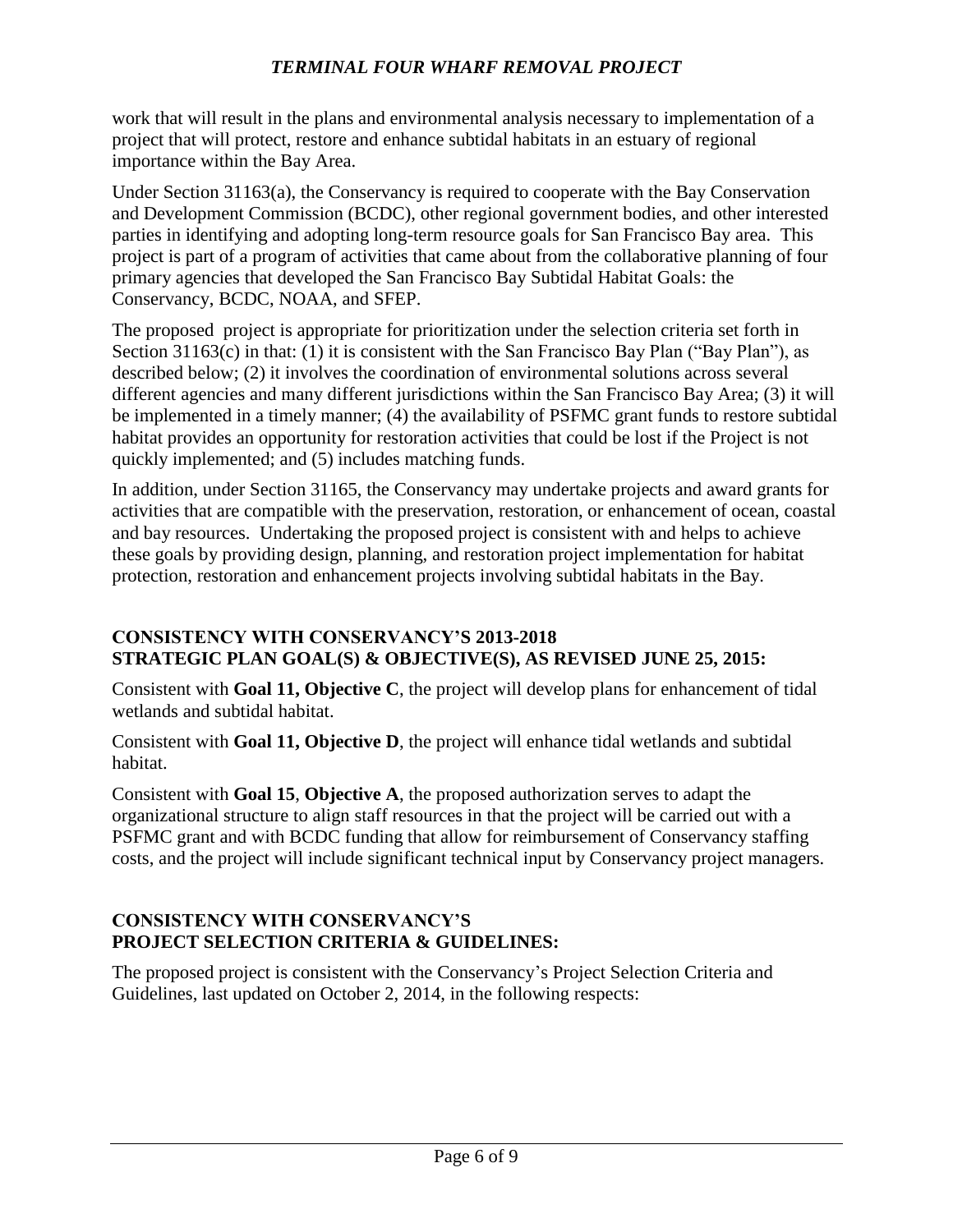### **Required Criteria**

- 1. **Promotion of the Conservancy's statutory programs and purposes:** See the "Consistency with Conservancy's Enabling Legislation" section above.
- 2. **Consistency with purposes of the funding source:** See the "Project Financing" section above.
- 3. **Promotion and implementation of state plans and policies:** The proposed project will promote and implement the following state plans and policies:
	- **a.** *San Francisco Bay Subtidal Habitat Goals Report* (2010, jointly authored by the State Coastal Conservancy, California Ocean Protection Council, NOAA NMFS and Restoration Center, San Francisco Bay Conservation and Development Commission, and San Francisco Estuary Partnership), which is a 50-year Conservation Plan for submerged habitats in San Francisco Bay and which recommends the removal of derelict piling structures in San Francisco Bay.
- 4. **Support of the public:** The Project is supported by NOAA, BCDC, and the City of Richmond. The Project also has broad public support from non-governmental organizations such as Baykeeper and others.
- **5. Location:** The Project is located in Richmond, Contra Costa County within the San Francisco Bay Area, and will be carried out within known creosote hotspot locations and within Pacific herring spawning areas within the central portion of the Bay, consistent with Section 31162 of the Public Resources Code.
- **6. Need:** The proposed project would not occur without Conservancy participation and Pacific States Marine Fisheries Commission and BCDC funding.
- **7. Greater-than-local interest:** In creating the San Francisco Bay Area Conservancy Program, the legislature identified San Francisco Bay as the central feature in an interconnected openspace system of watersheds, natural habitats, scenic areas, agricultural lands and regional trails of statewide importance. This project will help develop new approaches to removing creosote pilings from the Bay system and new techniques for restoration of subtidal habitats in San Francisco Bay. The techniques and designs resulting from the Project may have applicability at other sites in San Francisco Bay and in other estuarine systems on the Pacific Coast.
- **8. Sea level rise vulnerability**: This project helps to improve resiliency of natural habitats, which is one of the overarching recommendations in climate change adaptation planning. The Project itself involves the removal of vulnerable structures and will not result in increased vulnerability to sea level rise.

#### **Additional Criteria**

- **9. Urgency:** Without Conservancy involvement, and PSFMC and BCDC funding, the project would not occur at this time in San Francisco Bay.
- **10. Resolution of more than one issue:** The Project will remove toxic pollutants from the Bay ecosystem, remove navigational hazards, implement subtidal habitat restoration designs, and will result in lessons learned that can be applied to additional sites.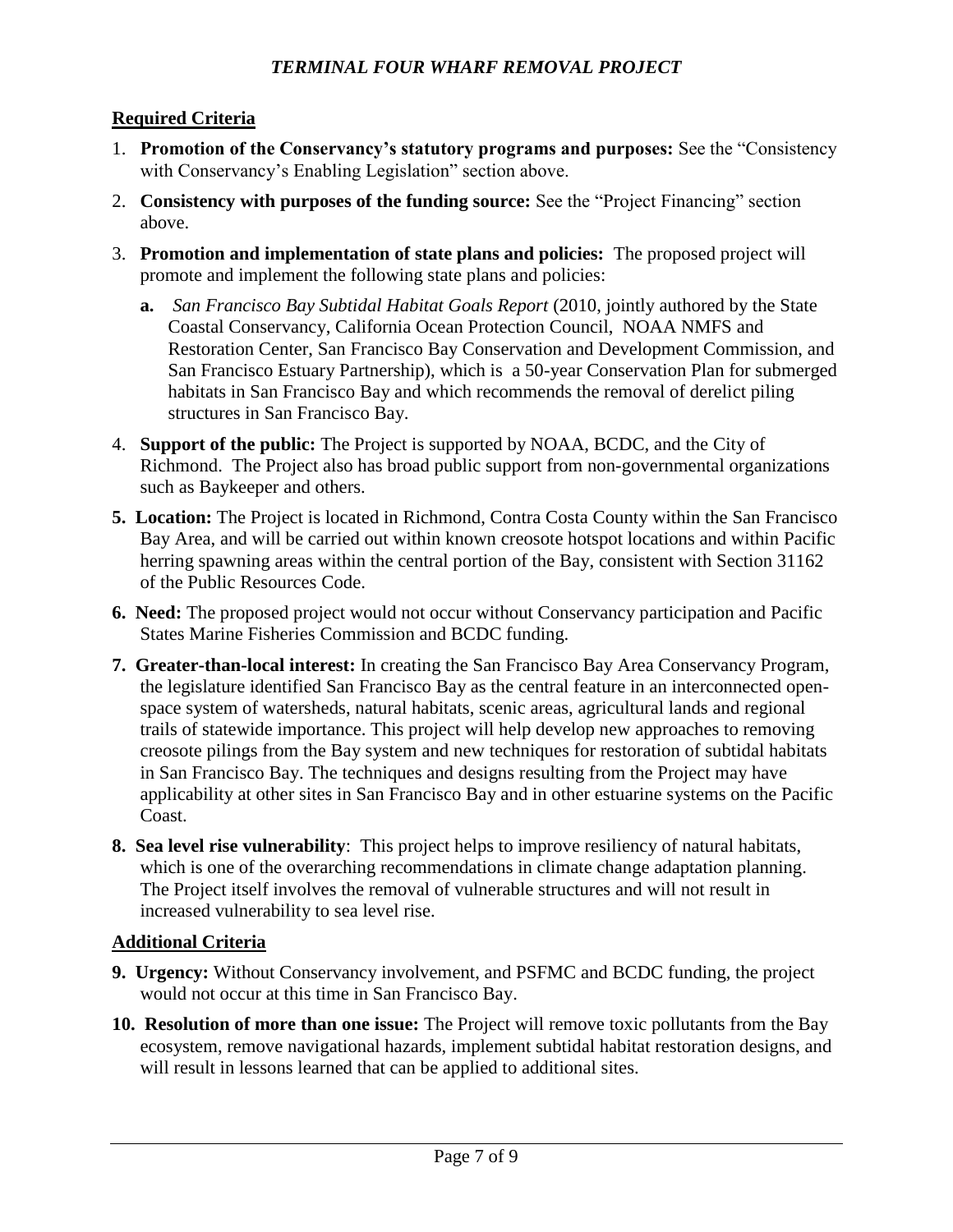- **11. Leverage:** The PSFMC and BCDC grants will cover Conservancy staff time, maximizing leverage of staff resources with minimal Conservancy fiscal outlay. Furthermore, since no Conservancy funds are proposed in this authorization, which leverages funds provided by the Conservancy for earlier planning stages.
- **13. Innovation:** The Project will implement recommendations in the San Francisco Bay Subtidal Habitat Goals Report and continue to build on new, innovative techniques used on earlier creosote piling removal and subtidal habitat restoration projects within San Francisco Bay.
- **14. Readiness:** The proposed project is ready to commence upon approval of disbursement of funding by the Conservancy.
- **15. Realization of prior Conservancy goals:** See "Project History" section above.
- **16. Cooperation:** The Project is a collaborative project involving many agencies. The Conservancy is the lead agency, and supporting partners include PSFMC, NOAA, City of Richmond, Department of Fish and Wildlife, BCDC, San Francisco BayKeeper, and many others.
- **17. Minimization of Greenhouse Gas Emissions:** The proposed project will consider measures during the planning process and in the environmental analysis to minimize emissions throughout implementation of the Project. These measures will be considered and applied as possible: a) work to be undertaken by local staff, contractors and grantees; b) use of recommended regional construction best management practices; and c) use of materials and equipment for the Project that are purchased from local vendors, where feasible.

# **CONSISTENCY WITH SAN FRANCISCO BAY PLAN:**

The San Francisco Bay Plan ("Bay Plan") was completed and adopted by BCDC in 1968 pursuant to the McAteer-Petris Act of 1965 and last amended in October 2011. The Bay Plan guides BCDC's management and permitting decisions in the Bay. The Project is consistent with the following policies articulated in Part III, Findings and Policy Section of the Bay Plan:

Subtidal Areas Policy 5 (adopted April 2002): "The [BCDC] should continue to support and encourage expansion of scientific information on the Bay's subtidal areas, including: (a) inventory and description of the Bay's subtidal areas; (b) the relationship between the Bay's physical regime and biological populations; …(e) where and how restoration should occur."

The proposed pilot Project will assist in implementation of this policy by providing additional data on best techniques for restoration at a specific site, describe the densities, locations, and species associated with subtidal habitats at that site, and conduct five years of monitoring on herring presence before and after construction.

Fish, Other Aquatic Organisms and Wildlife Policy 1 (amended April 2002): "To assure the benefits of fish, other aquatic organisms and wildlife for future generations, to the greatest extent feasible, the Bay's tidal marshes, tidal flats, and subtidal habitat should be conserved, restored and increased."

The Project is consistent with this policy because it will restore and increase subtidal habitat in San Francisco Bay.